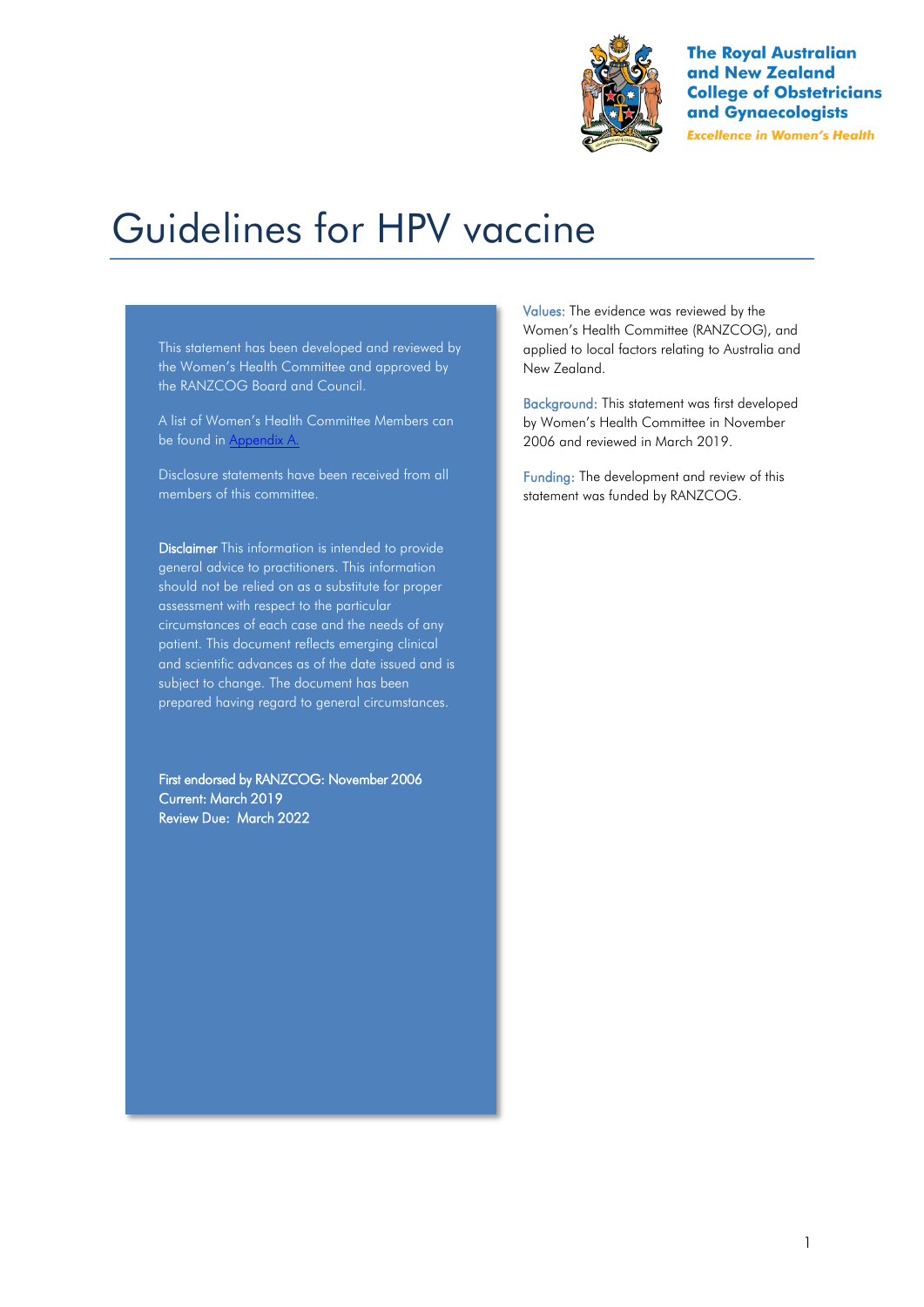## Table of contents

| $\mathbf{1}$ .   |  |
|------------------|--|
| 2.               |  |
| 3.               |  |
| $\overline{4}$ . |  |
|                  |  |
|                  |  |
|                  |  |
|                  |  |
|                  |  |
| 5.               |  |
| 6.               |  |
| 7.               |  |
| 8.               |  |
| 9.               |  |
|                  |  |
|                  |  |
|                  |  |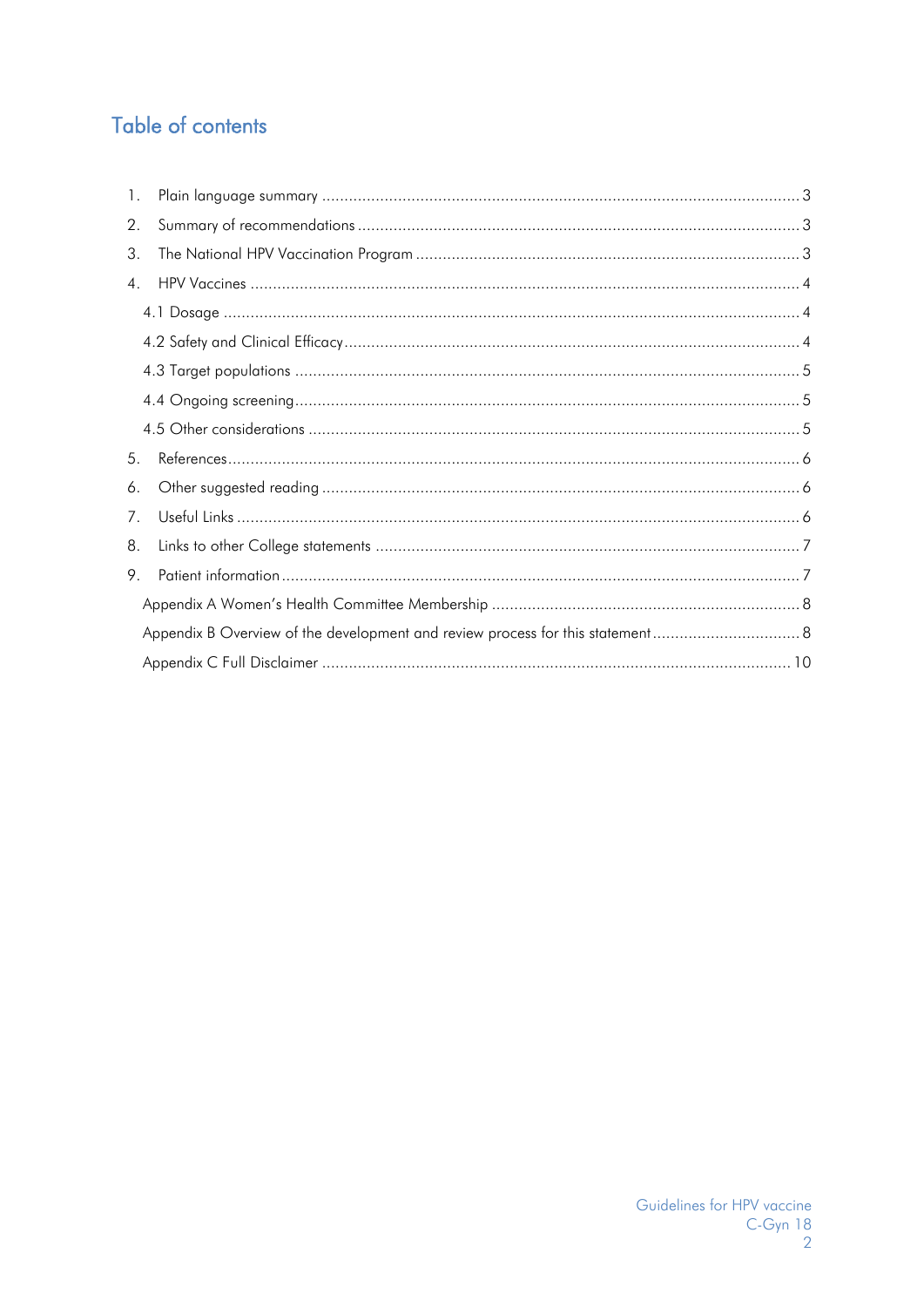### <span id="page-2-0"></span>1. Plain language summary

Vaccination against the human papillomavirus (HPV) is available in Australia and New Zealand. Infection with high-risk types of HPV has been linked to a number of adverse health outcomes for both women and men, including cervical cancer. HPV vaccination has been shown to be safe and effective, and is recommended for all eligible young women and men.

Further plain language information can be found at: [https://www.ranzcog.edu.au/Womens-Health/Patient-](https://www.ranzcog.edu.au/Womens-Health/Patient-Information-Guides/Patient-Information-Pamphlets)[Information-Guides/Patient-Information-Pamphlets](https://www.ranzcog.edu.au/Womens-Health/Patient-Information-Guides/Patient-Information-Pamphlets) 

### <span id="page-2-1"></span>2. Summary of recommendations

| Recommendation 1                                                               | Grade           |
|--------------------------------------------------------------------------------|-----------------|
| Participation in the HPV Vaccination Program should be encouraged for all      | Consensus-based |
| eligible boys and girls in the National programs in Australia and New Zealand. | recommendation  |
|                                                                                |                 |
|                                                                                |                 |
| <b>Recommendation 2</b>                                                        | Grade           |
| Current cervical screening recommendations in Australia and New Zealand        | Consensus-based |
| should be followed regardless of vaccination status.                           | recommendation  |

### <span id="page-2-2"></span>3. The National HPV Vaccination Program

Cervical cancer remains a significant cause of cancer morbidity and mortality in women throughout the world. Persistent infection with oncogenic Human Papilloma Virus (HPV) is associated with the development of cervical cancer. Infection with oncogenic HPV types is also implicated in the development of other cancers, including vulva, vagina, anus, penis, as well as some head and neck cancers. Of the oncogenic HPVs, types 16 and 18 account for about 70% of cervical cancers<sup>1</sup>[.](#page-5-3) Non-oncogenic HPV types 6 and 11 cause genital warts. HPV infection is common with an estimated 70-80% of sexually active women worldwide becoming infected at some stage in their life. <sup>[2-4](#page-5-4)</sup>The use of HPV vaccines prevents infection with vaccine-related HPV types, and has been shown to reduce the incidence of precursor (pre-malignant) lesions and, potentially, malignant cervical cancer[.](#page-5-5)<sup>5</sup>

In Australia, the National HPV Vaccination Program was established by legislation in 2007 and implemented in 2008. The Program now funds the routine school based vaccination of boys and girls in first year of high school (age 12 – 13)<sup>6</sup>[.](#page-5-6) Girls and boys aged 9 years to under 27 years are eligible to participate in New Zealand's HPV immunisation programme[.](#page-5-7)<sup>7</sup>

The National HPV Vaccination Program Register in Australia was established in early 2008 to support the National HPV Vaccination Program. The 2016 report on 3 dose vaccination coverage for all females turning 15 years was 79% nationally. For males turning 15 years of age in 2016, the coverage was 73% nationally.[8](#page-5-8)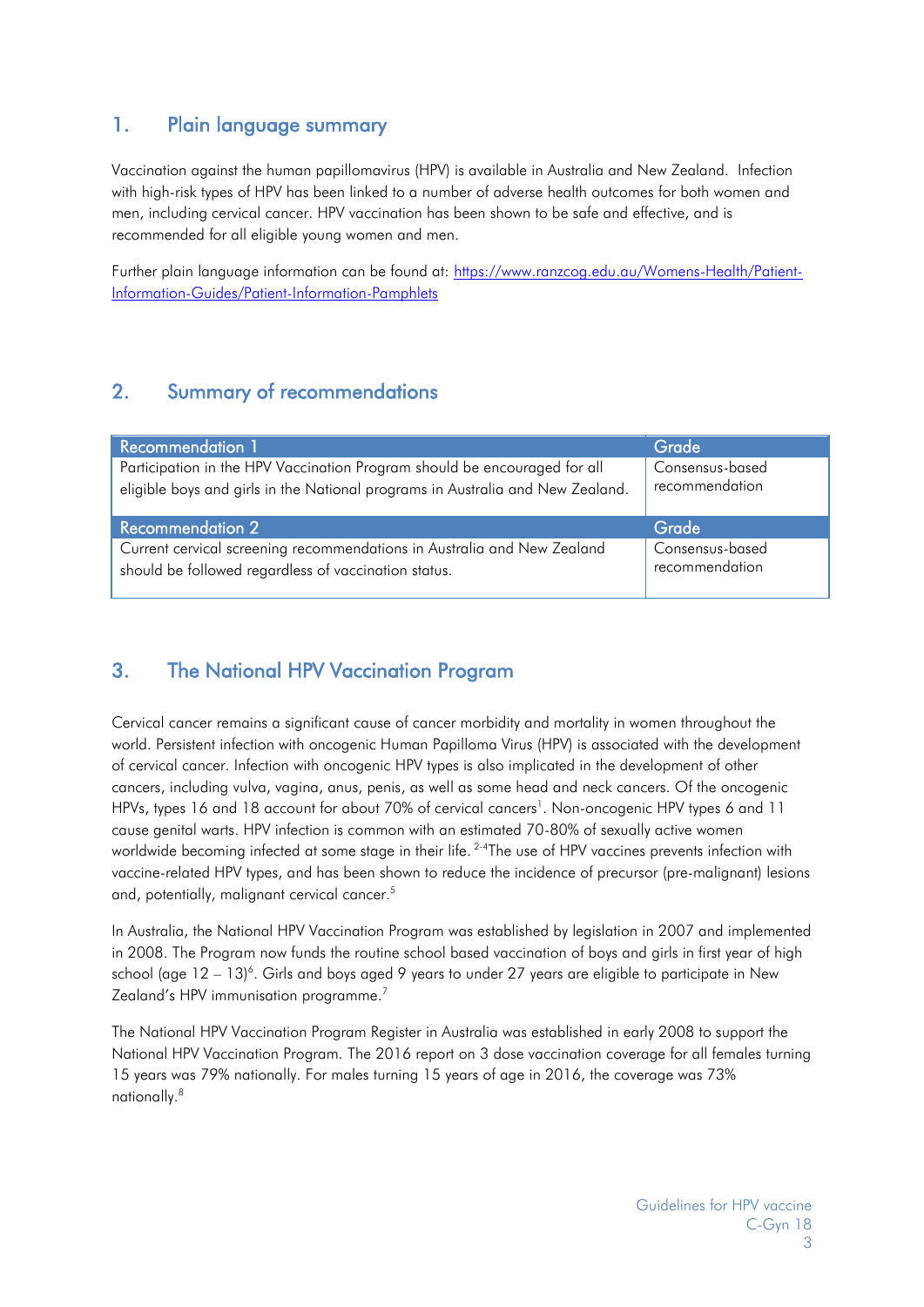### <span id="page-3-0"></span>4. HPV Vaccines

The HPV vaccines are made from Virus Like Proteins (VLP) that do not contain live, attenuated or killed virus. Given by intramuscular injection the VLP induces an antibody response. If the vaccinated individual is exposed to live HPV, the antibody response protects that individual from infection.

None of the available HPV vaccines are therapeutic and therefore do not treat existing lesions.

The National programs in Australia and New Zealand use the Gardasil 9 vaccine (9 valent or containing 9 types of HPV).

Gardasil 9 contains HPV types 6,11,16,18,31,33,45,52,58 which potentially prevents 90% of the cervical cancers. Trials demonstrated 95-100% efficacy against HPV types in the vaccine and therefore increased potential for cancer prevention (cervix, vulva, vagina, anal, oropharynx, penile[\)](#page-5-9)<sup>9</sup>.

#### <span id="page-3-1"></span>4.1 Dosage

The National HPV Vaccination Programs recommend two doses given by intramuscular injection scheduled at 0 and 5-13 months. If immunocompromised or older than 15 years, 3 doses is recommended at 0, 2, 6 months.<sup>[10](#page-5-10)</sup>

#### <span id="page-3-2"></span>4.2 Safety and Clinical Efficacy

Breastfeeding women can be vaccinated without risk for the infant or mother.

Vaccination during pregnancy is not recommended. However monitoring of women who have inadvertently received Gardasil during pregnancy has not identified any risks for the fetus or mother.

Anaphylaxis after HPV vaccination occurs about 1–3 times in every one million vaccine doses. No other serious responses to the vaccine have been identified. Most adverse reactions after vaccination are minor (injection site reactions, fever, headaches, dizziness, muscle pain).

Gardasil 9 can be administered concurrently with other vaccines but separate syringes and different injection sites should be used.

In clinical trials Gardasil vaccine demonstrated high efficacy against all included HPV types in both males and females. Efficacy was initially assessed in 14,215 women aged 16 to 26 years in a double-blind, phase IIb/III trial. Three doses of either Gardasil (4 valent) or Gardasil 9 (9 valent) were administered at 0, 2 and 6 months. HPV 9 efficacy was 97%. Many studies have now been completed confirming the high efficacy of Gardasil 9. [11-13](#page-5-11)

Effectiveness is optimal when the vaccine is given under 15 years of age, and prior to onset of sexual intercourse.

In countries with high HPV vaccine coverage, such as Australia and Denmark, there has been a profound reduction in the number of genital wart cases. Data from Australia suggest elimination of genital warts is possible.[14](#page-5-12)

Data collected by the Victorian Cervical Screening Register indicates a reduction in the incidence histologically confirmed high-grade cervical abnormalities since the introduction of the HPV vaccine in women aged under 20, and 20-24, and that this decrease is now becoming manifest in the 25-29 age group. In young women, there has been a decline in incidence of almost 75%.[15](#page-5-13)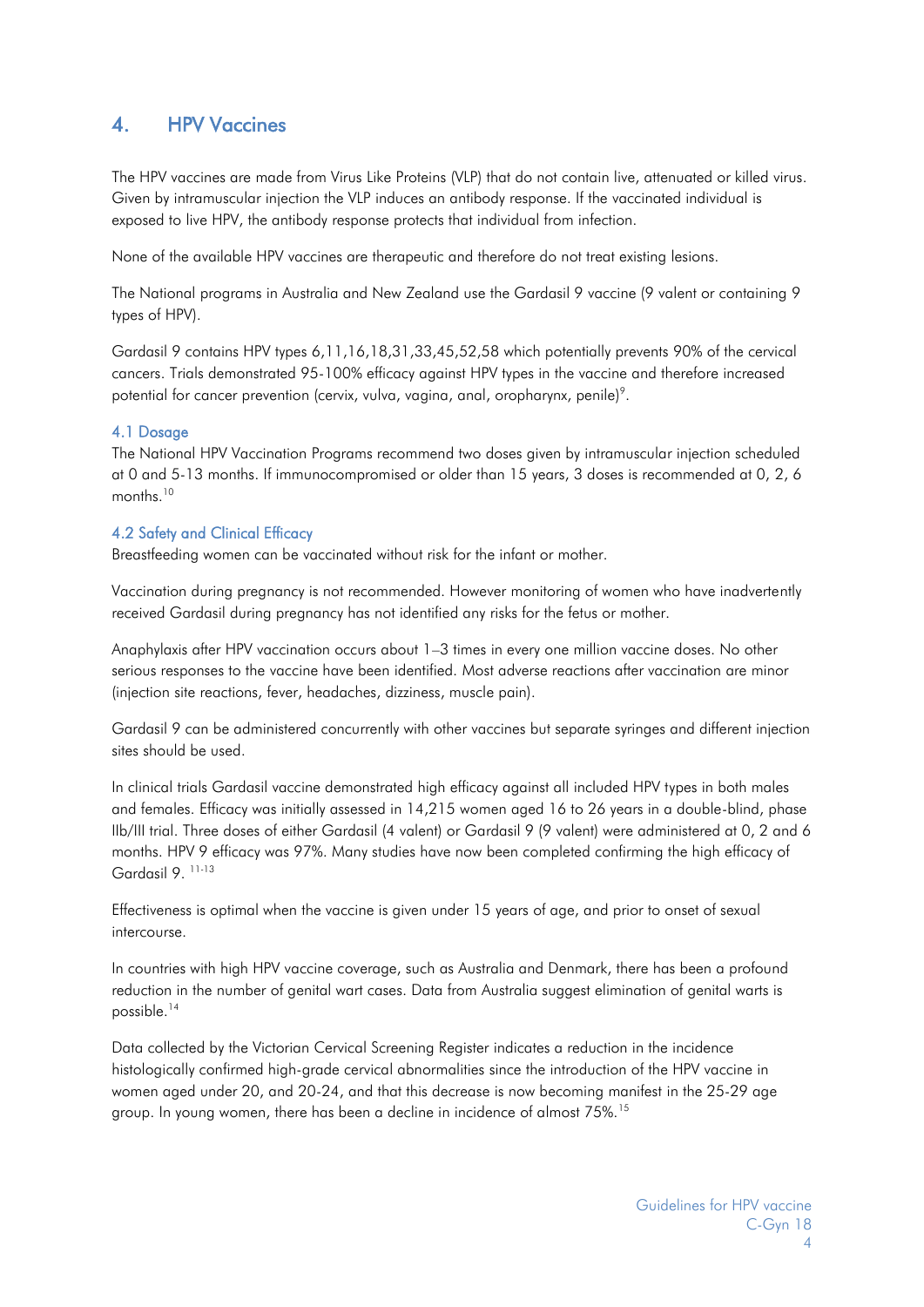Table: Trends in high-grade cervical abnormalities (histologically confirmed) by age, 2000-2015, as recorded on the VCCR.<sup>[15](#page-5-13)</sup>



#### <span id="page-4-0"></span>4.3 Target populations

- Females aged 9 to 45 years and males aged 9 to of 26 years can receive the HPV vaccine.<sup>[14](#page-5-12)</sup>
- Women with a history of previous HPV infection will most likely benefit from protection against disease caused by the other HPV vaccine genotypes with which they have not been infected.
- The vaccine can be given to patients with previous cervical intraepithelial neoplasia, but the benefits will be limited to future HPV exposure. Cervical screening and corresponding management based on National guidelines and RANZCOG recommendations must continue.
- Gardasil 9 is classified as pregnancy category B2. The vaccine is not recommended for use in pregnancy. No adverse effects have been identified, but caution is advised.<sup>[14](#page-5-12)</sup>
- Women who become pregnant during the course of vaccination should defer the subsequent doses until the completion of pregnancy, regardless of timing. Vaccination should resume at the appropriate dose interval. There is no need to recommence the complete vaccination program. For example, women who have received one or two doses should receive the second and/or third dose at the completion of the pregnancy<sup>[14](#page-5-12)</sup>.
- The presence of immunosuppression, either medically or in patients with HIV infection, is not a contraindication for Gardasil 9. However, the immune response may be smaller in the immunocompromised patient than in immunocompetent patients.<sup>[14](#page-5-12)</sup>

#### <span id="page-4-1"></span>4.4 Ongoing screening

- Current cervical screening recommendations should be followed regardless of vaccination status.
- The need for continued cervical screening according to recommended national policies should be emphasised.

#### <span id="page-4-2"></span>4.5 Other considerations

Participation in the cervical screening program has declined among young women since the introduction of the National HPV Vaccination program. The need for continued cervical screening according to recommended national policies should be emphasised.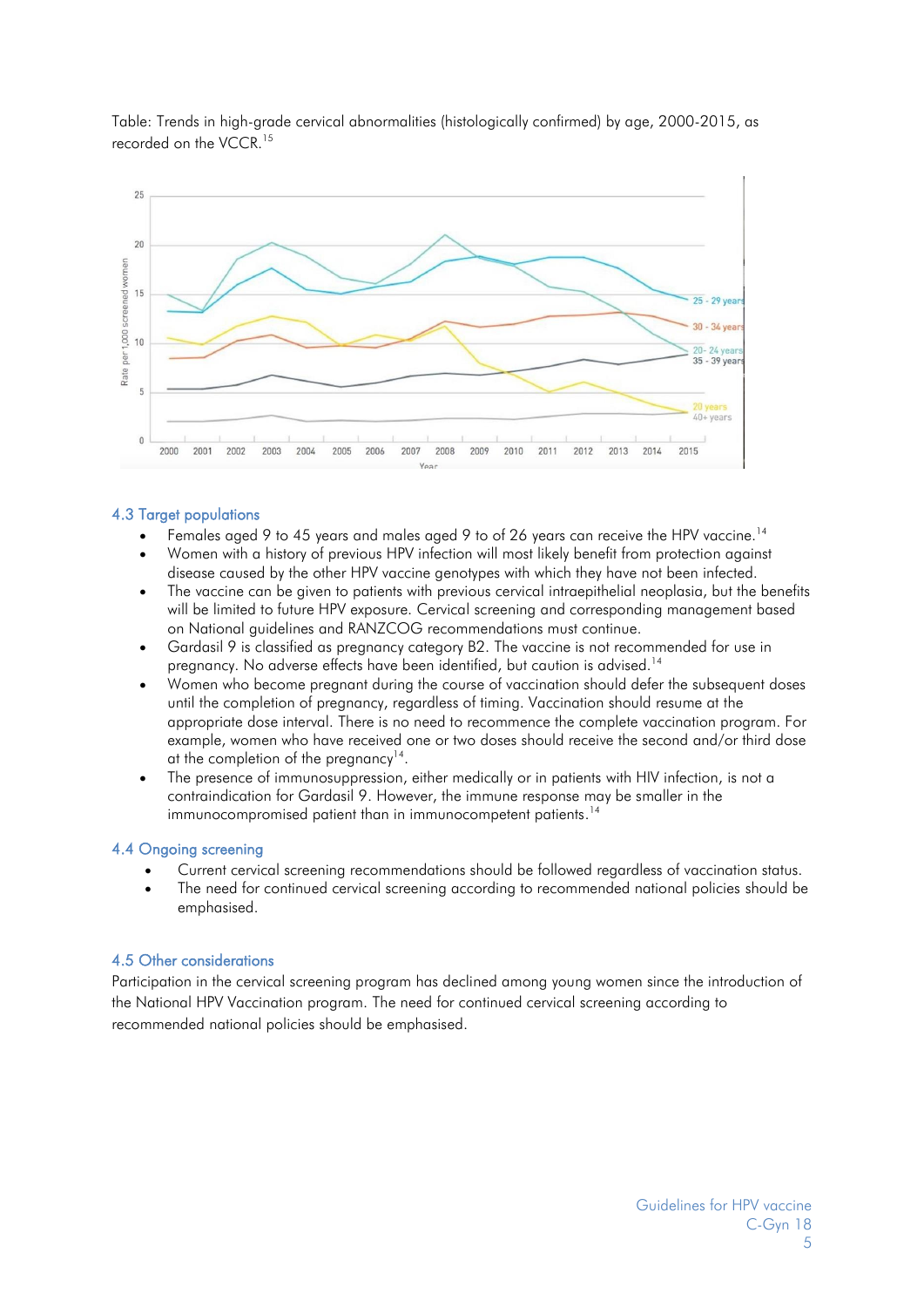### <span id="page-5-0"></span>5. References

- <span id="page-5-3"></span>1. Brotherton J GD, May C, Chappell G, Saville M. HPV vaccine impact in Australian women: ready for an HPV-based screening program, Med J Aust. 2016;204(5):184.
- <span id="page-5-4"></span>2. Villa LL CR, Petta CA, Andrade RP, Ault KA, Giuliano AR, et al. Prophylactic quadrivalent human papillomavirus (types 6, 11, 16, and 18) L1 virus-like particle vaccine in young women: a randomised double-blind placebo-controlled multicentre phase II efficacy trial., Lancet Oncol. 2005;6(5):271-8.
- 3. Stevens MP TS, Quinn MA, Garland SM. Human papillomavirus genotype prevalence in cervical biopsies from women diagnosed with cervical intraepithelial neoplasia or cervical cancer in Melbourne, Australia., int j gynaecol cancer. 2006;16(3):1017-24.
- 4. Brestovac B HG, Smith DW, Shellam GR, Frost FA. . Human papillomavirus genotypes and their association with cervical neoplasia in a cohort of Western Australian women, J Med Virol 2005;76(1):106-10.
- <span id="page-5-5"></span>5. Frazer IH. Prevention of cervical cancer through papillomavirus vaccination, Nat Rev Immunol. 2004;4(1):46-54.
- <span id="page-5-6"></span>6. Australian Government Department of Health. Preventing human papillomavirus (HPV) cancers and diseases by vaccination. 2018.
- <span id="page-5-7"></span>7. New Zealand Ministry of Health. About the HPV Vaccine. 2015.
- <span id="page-5-8"></span>8. Brotherton J CG, Brosi J, Bicknell L, Winch K, Barbaro B, Saville M. Human Papillomavirus control. How are we going with vaccination coverage seven years in? Poster presentation Communicable Disease Control Conference: 2015.
- <span id="page-5-9"></span>9. NCIRS. Human papillomavirus (HPV) vaccines for Australians. 2018.
- <span id="page-5-10"></span>10. Health AGDo. HPV vaccine – Gardasil®9 – Clinical advice fact sheet for GPs. 21 February 2018.
- <span id="page-5-11"></span>11. Osborne SL, Tabrizi SN, Brotherton JM, Cornall AM, Wark JD, Wrede CD, et al. Assessing genital human papillomavirus genoprevalence in young Australian women following the introduction of a national vaccination program, Vaccine. 2015;33(1):201-8.
- 12. Tabrizi SN, Brotherton JM, Kaldor JM, Skinner SR, Liu B, Bateson D, et al. Assessment of herd immunity and cross-protection after a human papillomavirus vaccination programme in Australia: a repeat cross-sectional study, Lancet Infect Dis. 2014;14(10):958-66.
- 13. Medical Services Advisory Committee. National Cervical Screening Program renewal: effectiveness modelling and economic evaluation in the Australian setting (MSAC application no. 1276.) 2013.
- <span id="page-5-12"></span>14. Gardasil 9 Product Information. 2017.
- <span id="page-5-13"></span>15. Statistical Report 2015 [Internet]. 2015. Available from: [https://www.vccr.org/site/VCCR/filesystem/documents/dataandresearch/StatisticalReports/17030\\_](https://www.vccr.org/site/VCCR/filesystem/documents/dataandresearch/StatisticalReports/17030_VCS_StatsReport15_ART.3.pdf) VCS StatsReport15 ART.3.pdf.

### <span id="page-5-1"></span>6. Other suggested reading

Munoz et al. Safety, immunogenicity and efficacy of quadrivalent HPV (types 6, 11, 16, 18) recombinant vaccine in women aged 24-45 years. Lancet 2009; 373 (9679): 1949-1957.

Casey GM, Morris B, Burnell M, et al. Celebrities and screening: a measurable impact on high-grade cervical neoplasia diagnosis from the "Jade Goody effect" in the UK. Br J Cancer 2013; 109: 1192-1197.

### <span id="page-5-2"></span>7. Useful Links

Human Papillomavirus (HPV) Immunise Australia Program, Department of Health <http://www.health.gov.au/internet/immunise/publishing.nsf/Content/immunise-hpv>

Cervical Cancer Vaccine, Ministry of Health, New Zealand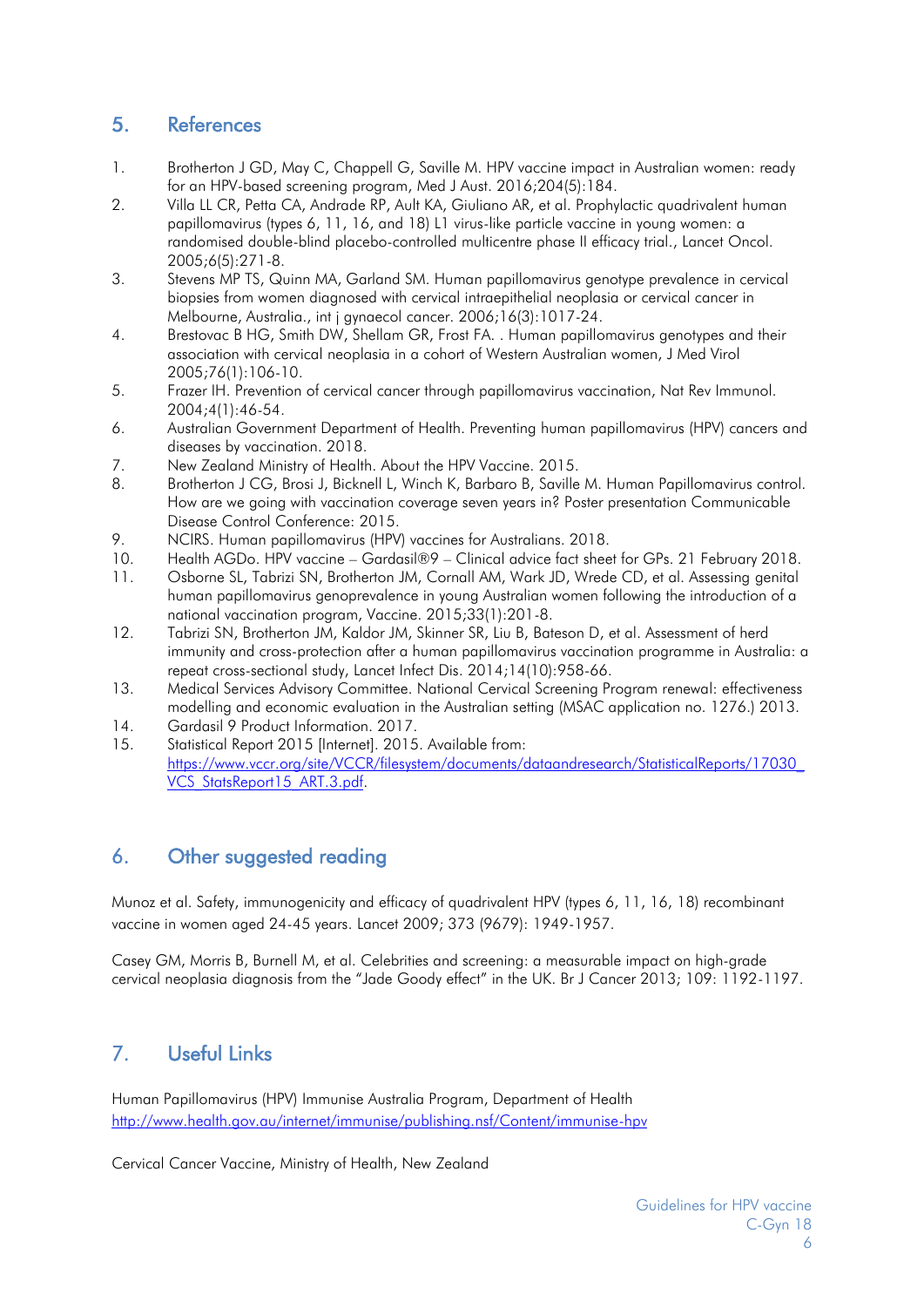[https://www.health.govt.nz/our-work/preventative-health-wellness/immunisation/hpv-immunisation](https://www.health.govt.nz/our-work/preventative-health-wellness/immunisation/hpv-immunisation-programme/hpv-vaccine)[programme/hpv-vaccine](https://www.health.govt.nz/our-work/preventative-health-wellness/immunisation/hpv-immunisation-programme/hpv-vaccine)

National Cervical Screening Program: Guidelines for the management of screen-detected abnormalities, screening in specific populations and investigation of abnormal vaginal bleeding (Australia) Primary HPV screening from 1st December 2017 [http://wiki.cancer.org.au/australia/Guidelines:Cervical\\_cancer/Screening](http://wiki.cancer.org.au/australia/Guidelines:Cervical_cancer/Screening)

### <span id="page-6-0"></span>8. Links to other College statements

[Cervical Cancer Screening in Australia \(C-Gyn 19\)](https://www.ranzcog.edu.au/RANZCOG_SITE/media/RANZCOG-MEDIA/Women%27s%20Health/Statement%20and%20guidelines/Clinical%20-%20Gynaecology/Cervical-Cancer-Screening-in-Australia-(C-Gyn-19)-Jul-2014.pdf?ext=.pdf)

[Evidence-based Medicine, Obstetrics and Gynaecology](https://www.ranzcog.edu.au/RANZCOG_SITE/media/RANZCOG-MEDIA/Women%27s%20Health/Statement%20and%20guidelines/Clinical%20-%20General/Evidence-based-medicine,-Obstetrics-and-Gynaecology-(C-Gen-15)-Review-March-2016.pdf?ext=.pdf) (C-Gen 15)

### <span id="page-6-1"></span>9. Patient information

A range of RANZCOG Patient Information Pamphlets can be ordered via:

<https://www.ranzcog.edu.au/Womens-Health/Patient-Information-Guides/Patient-Information-Pamphlets>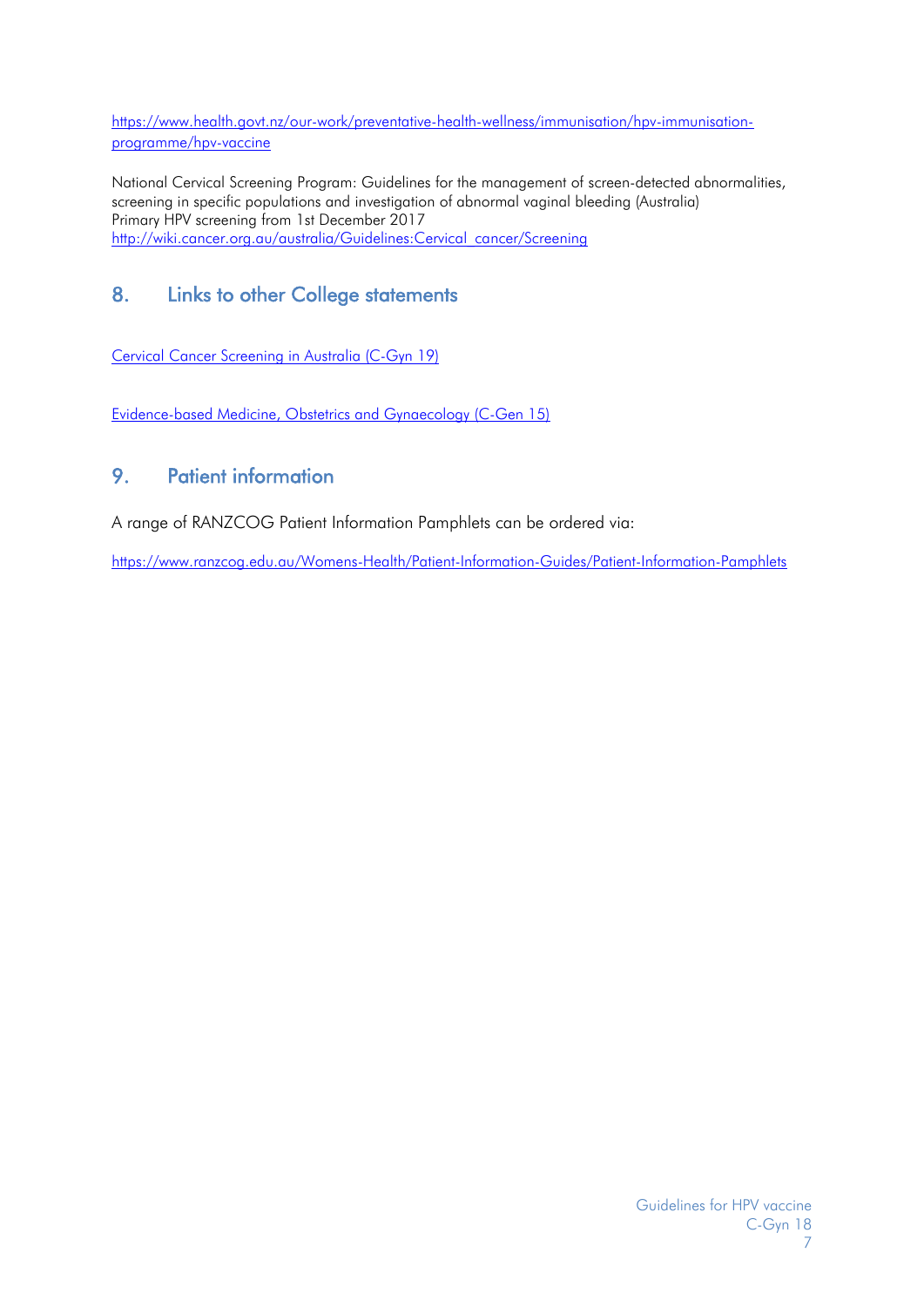### Appendices

#### <span id="page-7-0"></span>Appendix A Women's Health Committee Membership

| Name                              | <b>Position on Committee</b>    |
|-----------------------------------|---------------------------------|
| Professor Yee Leung               | <b>Chair and Board Member</b>   |
| Dr Gillian Gibson                 | Deputy Chair, Gynaecology       |
|                                   | Deputy Chair, Obstetrics and    |
| Dr Scott White                    | Subspecialties Representative   |
| Associate Professor Ian Pettigrew | Member and EAC Representative   |
| Dr Kristy Milward                 | Member and Councillor           |
| Dr Will Milford                   | Member and Councillor           |
| Dr Frank O'Keeffe                 | Member and Councillor           |
| Professor Sue Walker              | Member                          |
| Dr Roy Watson                     | Member and Councillor           |
| Dr Susan Fleming                  | Member and Councillor           |
| Dr Sue Belgrave                   | Member and Councillor           |
| Dr Marilyn Clarke                 | <b>ATSI Representative</b>      |
| Associate Professor Kirsten Black | Member                          |
| Dr Thangeswaran Rudra             | Member                          |
| Dr Nisha Khot                     | Member and SIMG Representative  |
| Dr Judith Gardiner                | Diplomate Representative        |
| Dr Angela Brown                   | Midwifery Representative        |
| Ms Ann Jorgensen                  | <b>Community Representative</b> |
| Dr Rebecca Mackenzie-Proctor      | Trainee Representative          |
| Prof Caroline De Costa            | Co-opted member (ANZJOG member) |
| Dr Christine Sammartino           | Observer                        |

#### <span id="page-7-1"></span>Appendix B Overview of the development and review process for this statement

i. Steps in developing and updating this statement

This statement was originally developed in November 2006 and was most recently reviewed in March 2019. The Women's Health Committee carried out the following steps in reviewing this statement:

- Declarations of interest were sought from all members prior to reviewing this statement.
- Structured clinical questions were developed and agreed upon.
- An updated literature search to answer the clinical questions was undertaken.
- At the November 2018 face-to-face committee meeting, the existing consensus-based recommendations were reviewed and updated (where appropriate) based on the available body of evidence and clinical expertise. Recommendations were graded as set out below in Appendix B part iii)

#### ii. Declaration of interest process and management

Declaring interests is essential in order to prevent any potential conflict between the private interests of members, and their duties as part of the Women's Health Committee.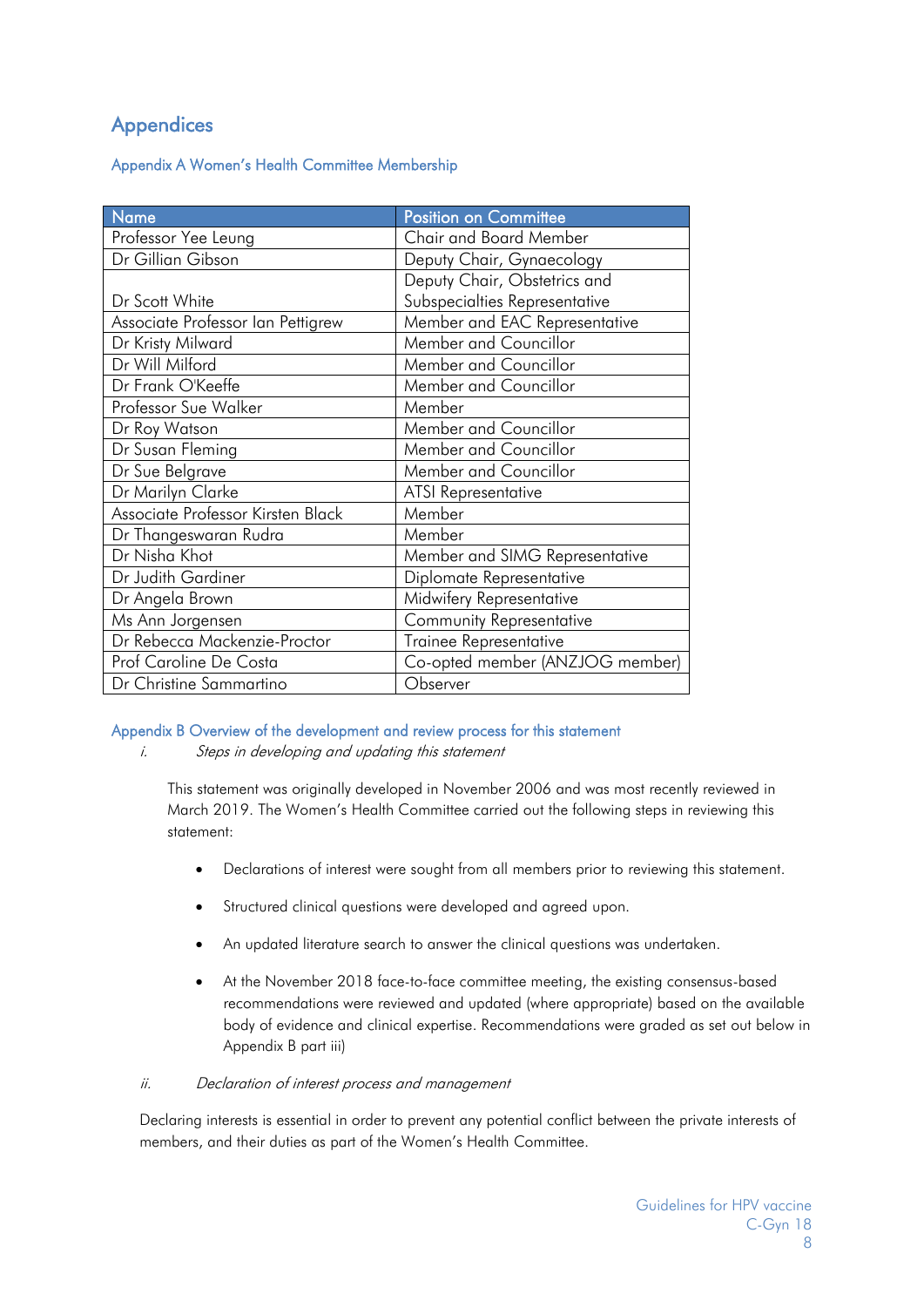A declaration of interest form specific to guidelines and statements was developed by RANZCOG and approved by the RANZCOG Board in September 2012. The Women's Health Committee members were required to declare their relevant interests in writing on this form prior to participating in the review of this statement.

Members were required to update their information as soon as they become aware of any changes to their interests and there was a standing agenda item at each meeting where declarations of interest were called for and recorded as part of the meeting minutes.

There were no significant, real or perceived conflicts of interest that required management during the process of updating this statement.

#### iii. Grading of recommendations

Each recommendation in this College statement is given an overall grade as per the table below, based on the National Health and Medical Research Council (NHMRC) Levels of Evidence and Grades of Recommendations for Developers of Guidelines. Where no robust evidence was available but there was sufficient consensus within the Women's Health Committee, consensus-based recommendations were developed or existing ones updated and are identifiable as such. Consensus-based recommendations were agreed to by the entire committee. Good Practice Notes are highlighted throughout and provide practical guidance to facilitate implementation. These were also developed through consensus of the entire committee.

| Recommendation category |              | Description                                                                                                    |
|-------------------------|--------------|----------------------------------------------------------------------------------------------------------------|
| Evidence-based          | A            | Body of evidence can be trusted to guide practice                                                              |
|                         | <sub>B</sub> | Body of evidence can be trusted to guide practice in most<br>situations                                        |
|                         | C            | Body of evidence provides some support for<br>recommendation(s) but care should be taken in its<br>application |
|                         | D            | The body of evidence is weak and the recommendation<br>must be applied with caution                            |
| Consensus-based         |              | Recommendation based on clinical opinion and expertise<br>as insufficient evidence available                   |
| Good Practice Note      |              | Practical advice and information based on clinical opinion<br>and expertise                                    |